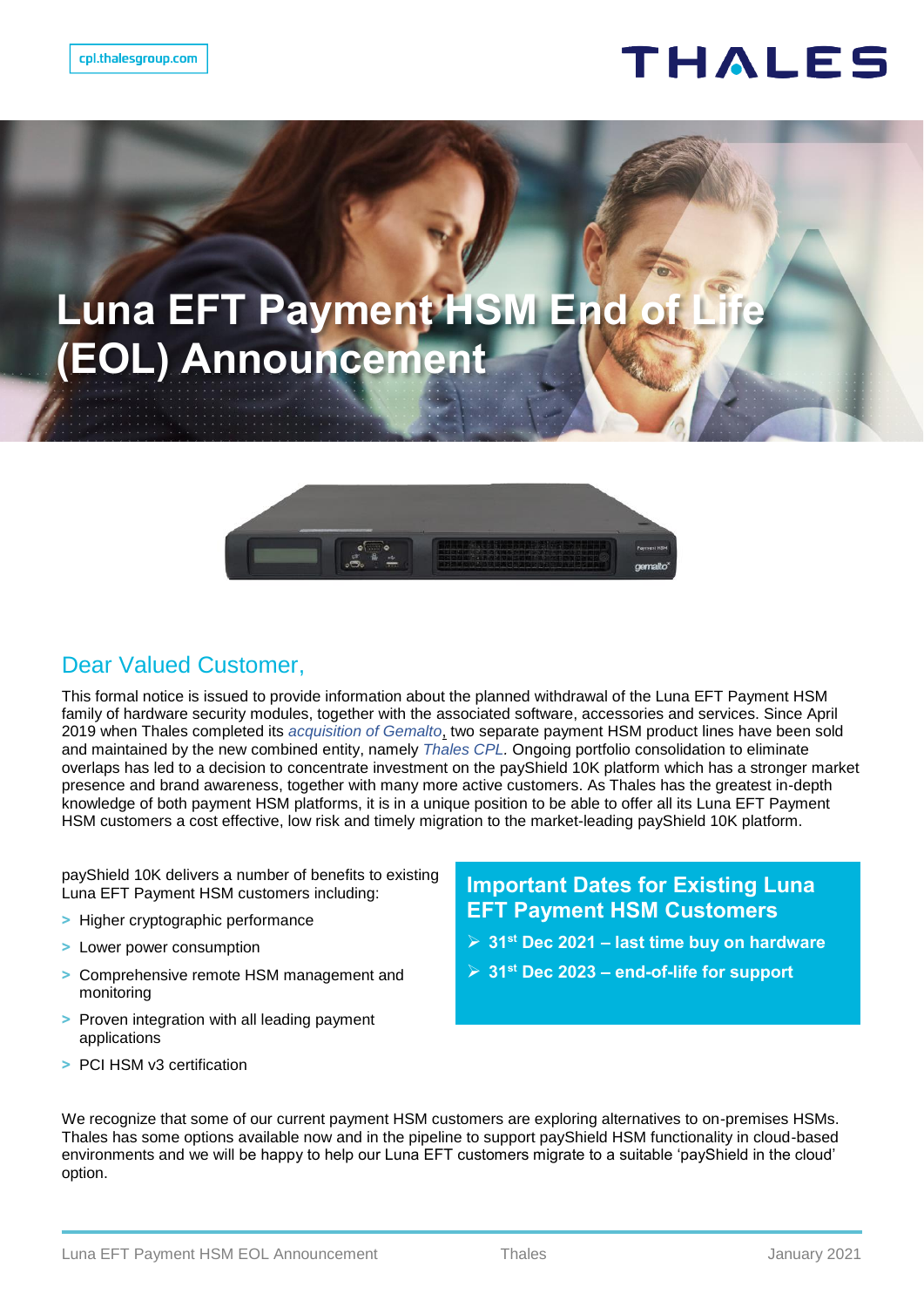### Products and services affected

- **1.** All Luna EFT hardware and software products including major/minor functionality releases, accessories (tokens & smart cards), spares and upgrades (performance & partitions)
- **2.** All Luna EFT custom software
- **3.** All Luna EFT maintenance contracts
- **4.** All Luna EFT professional services (custom software services, installation, training, consultancy)

#### Key dates

- **>** With immediate effect, Luna EFT hardware will only be available to order by existing Luna EFT customers; it will not be available to new customers.
- **>** For existing Luna EFT customers, no new orders for Luna EFT hardware will be accepted after 31st December 2021.

| The part numbers in question are shown in the table below: |
|------------------------------------------------------------|
|------------------------------------------------------------|

| <b>Part Numbers</b> | <b>Description</b>                                                        |
|---------------------|---------------------------------------------------------------------------|
| 908-000244-001      | LUNA EFT, PL 60, SW V2.0, FW6.10.5                                        |
| 908-000245-001      | LUNA EFT, PL 140, SW V2.0, FW6.10.5                                       |
| 908-000246-001      | LUNA EFT, PL 280, SW V2.0, FW6.10.5                                       |
| 908-000247-001      | LUNA EFT, PL 1200, SW V2.0, FW6.10.5                                      |
| 908-000248-001      | LUNA EFT, PL 2000, SW V2.0, FW6.10.5                                      |
| 908-000249-xxx      | SAFENET PAYMENT HSM (LUNA EFT), BUNDLE, SINGLE PARTITION, PL 60, V2.x.x   |
| 908-000250-xxx      | SAFENET PAYMENT HSM (LUNA EFT), BUNDLE, SINGLE PARTITION, PL 140, V2.x.x  |
| 908-000251-xxx      | SAFENET PAYMENT HSM (LUNA EFT), BUNDLE, SINGLE PARTITION, PL 280, V2.x.x  |
| 908-000256-xxx      | SAFENET PAYMENT HSM (LUNA EFT), BUNDLE, SINGLE PARTITION, PL 1200, V2.x.x |
| 908-000257-xxx      | SAFENET PAYMENT HSM (LUNA EFT), BUNDLE, SINGLE PARTITION, PL 2000, V2.x.x |

- **>** No new orders for Luna EFT custom software services will be accepted after 31st December 2022
- **>** Accessories, spares and upgrades (tokens, smart cards, performance upgrades and partition upgrades) can still be ordered until 31st December 2023
- **>** With immediate effect, no new maintenance contracts can be purchased for the Luna EFT family that have an expiry date after 31<sup>st</sup> December 2023. However, any existing maintenance contracts that are due to expire after this date will be honoured
- **>** Note that the *[PCI HSM V2 certificate](https://www.pcisecuritystandards.org/popups/pts_device.php?appnum=4-70020)* for the Luna EFT product range will expire after 30th April 2022
- **>** The last major Luna EFT software release (2.5.0) is expected during 2021 as part of existing product plans please note that the features in this release together with availability are subject to change without prior notice
- > Software bug fixes and hardware repairs of standard or custom installations are available until 31<sup>st</sup> December 2023 (subject to a valid maintenance support contract being in place)
- **>** Product end-of-life for support purposes is on 31st December 2023 for Luna EFT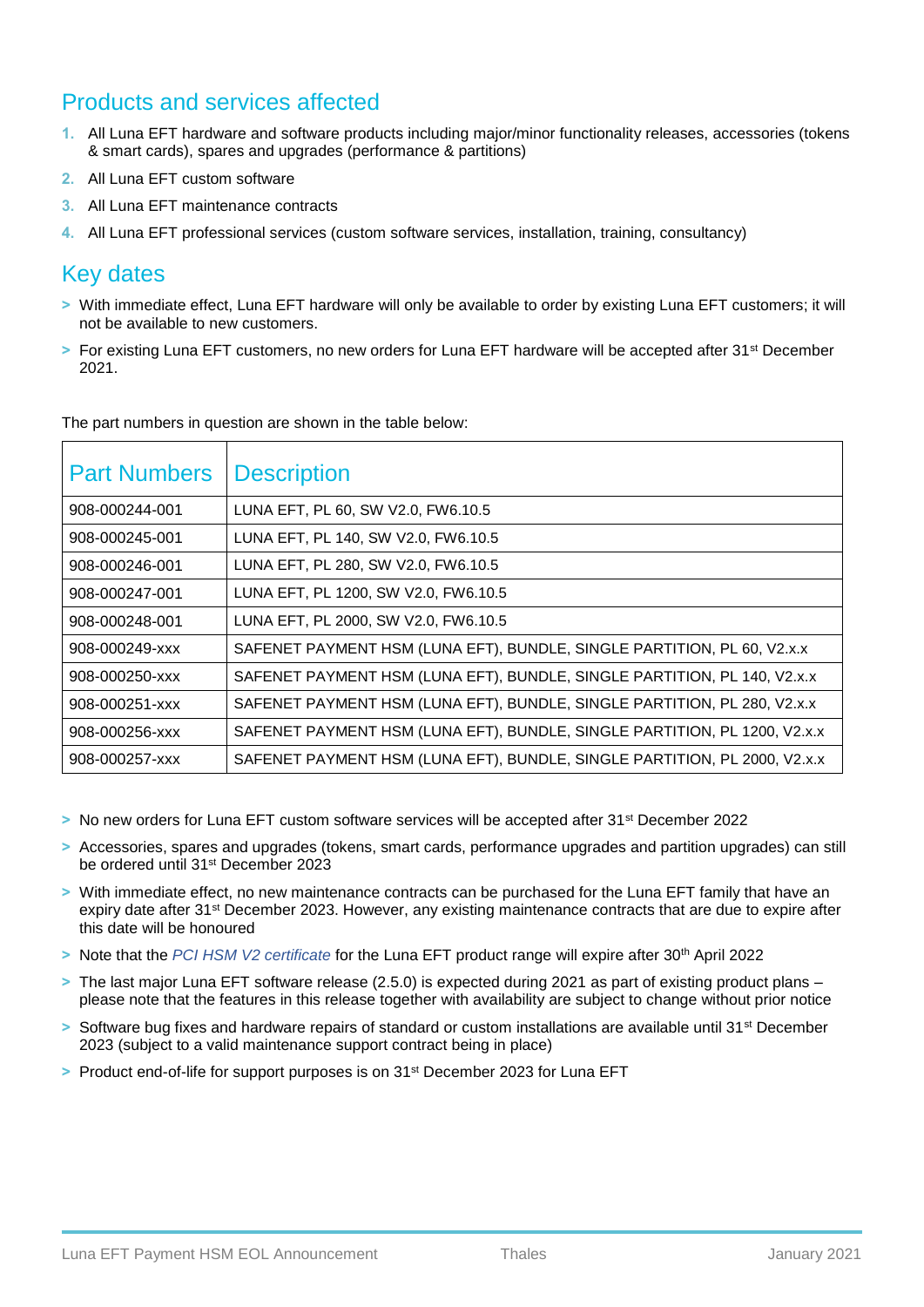## Migration options



payShield 10K provides a relatively easy and low risk migration path for existing Luna EFT customers who are already using off-the-shelf application software from a *[Thales Accelerate](https://cpl.thalesgroup.com/partners/overview)* partner. In the majority of cases, no application changes will be necessary and the migration task is focussed mainly on extracting keys from the Luna EFT HSM and securely importing them into the payShield 10K HSM. This whole process can be supported via the Thales Professional Services team and is a proven method already implemented with other Luna EFT customers.

Where a proprietary/home-grown payment application is currently used, possibly in conjunction with custom Luna EFT software, in addition to the key migration effort, there is a need to modify the payment application software. This is to enable communication with the different API structure used by payShield 10K. In contrast, with the off-the-shelf payment application implementation, the vendor had already done this work as part of the application design. Again, this is a relatively straightforward process with no known issues left to solve by the Thales Professional Services team.

In both cases there will be a need to use the management and monitoring tools that are part of the payShield 10K family (namely payShield Manager, payShield Monitor & payShield TMD) rather than the tools supported by the Luna EFT family. You will find that the payShield platform offers full and comprehensive remote management and monitoring support for all relevant functions rather than just a subset. There is no inherent need to perform any tasks manually in the physical presence of a payShield 10K – everything can be achieved remotely after initial installation in a data center rack.

#### Next steps

Please contact your local Thales Account Manager or Reseller for further information on how we can help accelerate your migration to this newer and more flexible platform. A migration overview presentation and a short migration guide that cover the main aspects that you will need to consider are available on request. We would recommend that you arrange a meeting with the Thales Professional Services team to set up a program schedule and agree costs for the migration effort.

We look forward to continuing to support your security needs.